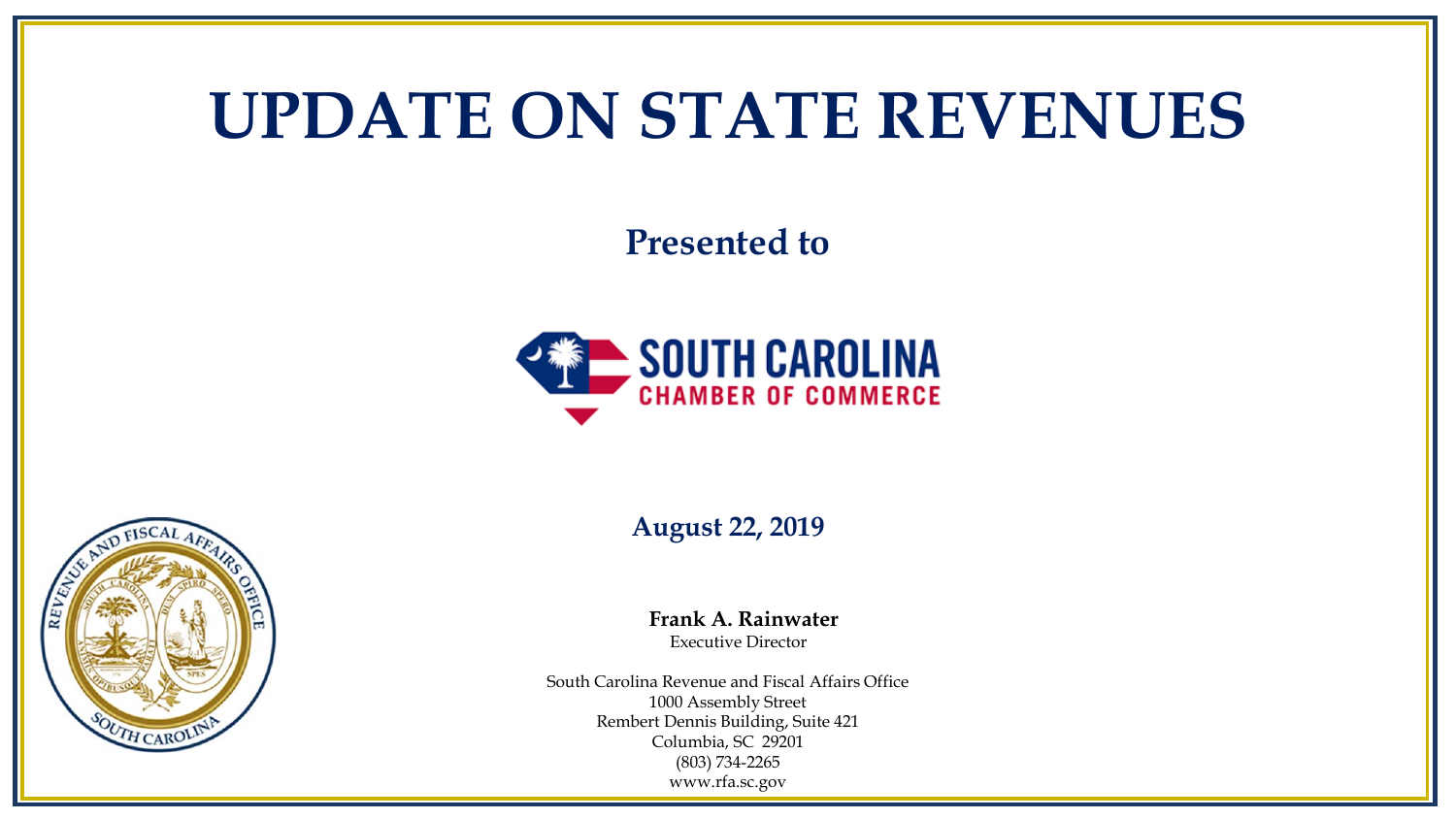

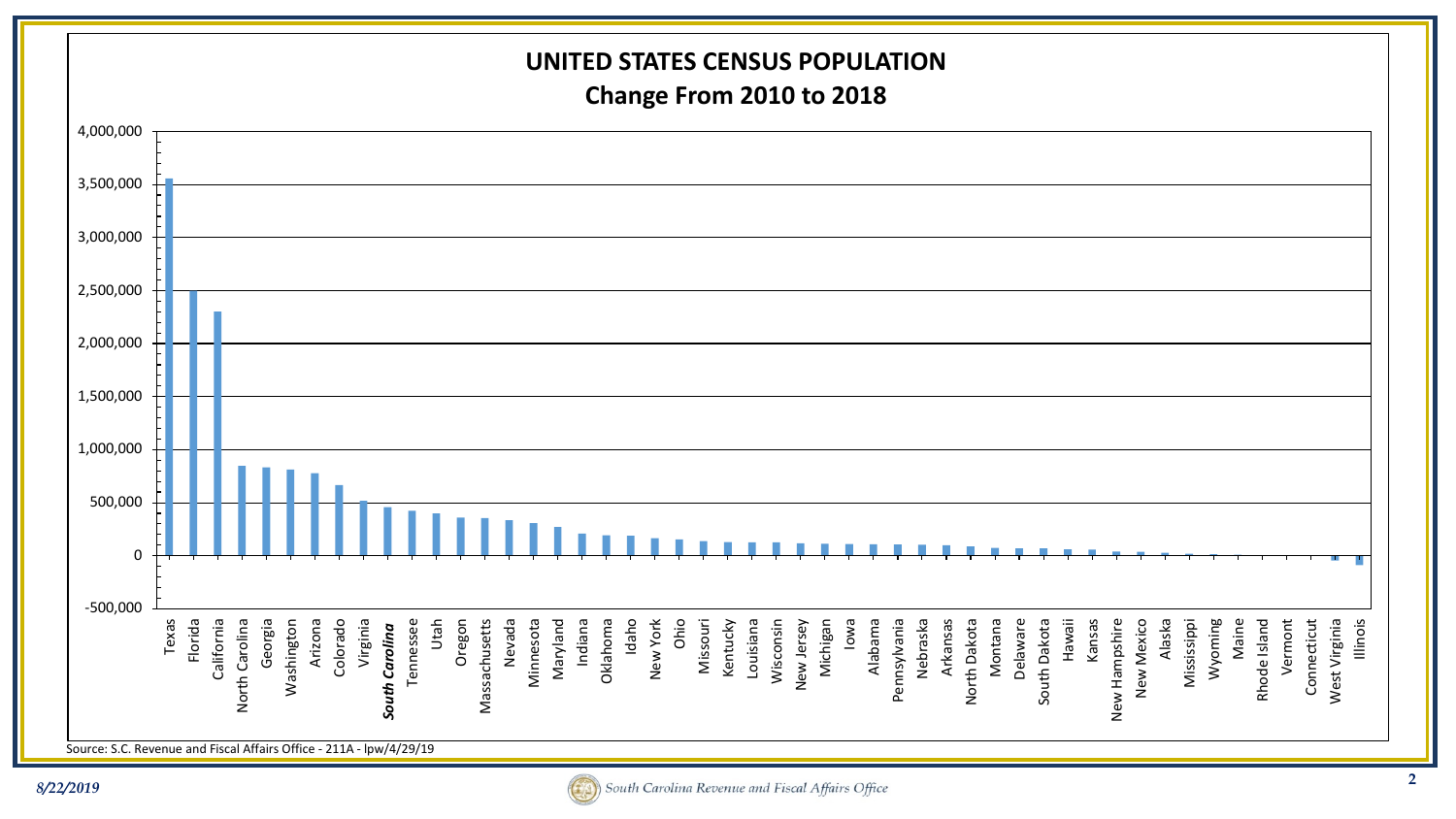## **UNITED STATES CENSUS POPULATION Percent Change From 2010 to 2018** 16.00% 14.00% 12.00% 10.00% 8.00% 6.00% 4.00% 2.00% 0.00% -2.00% -4.00% Florida Nevada Michigan New York Utah Texas Arizona Idaho Oregon Georgia Montana Virginia California Hawaii Alaska Iowa Indiana Missouri Alabama Wisconsin Kansas Ohio Maine Illinois Colorado North Dakota Vermont West Virginia North Dakota Washington Washington uth Carolina North Carolina North Carolina South Dakota Delaware Delaware Montana Tennessee Tennessee California Minnesota Minnesota Nebraska Massachusetts Massachusetts Oklahoma Oklahoma Maryland Arkansas Hampshire New Hampshire Kentucky Louisiana Wyoming Wisconsin New Mexico New Mexico New Jersey New Jersey New York Pennsylvania Pennsylvania Mississippi Mississippi Rhode Island Vermont Connecticut Connecticut South Dakota Nebraska Louisiana Rhode Island West Virginia **South Carolina** *South Carolina* New Source: S.C. Revenue and Fiscal Affairs Office – 211B - lpw/4/29/19

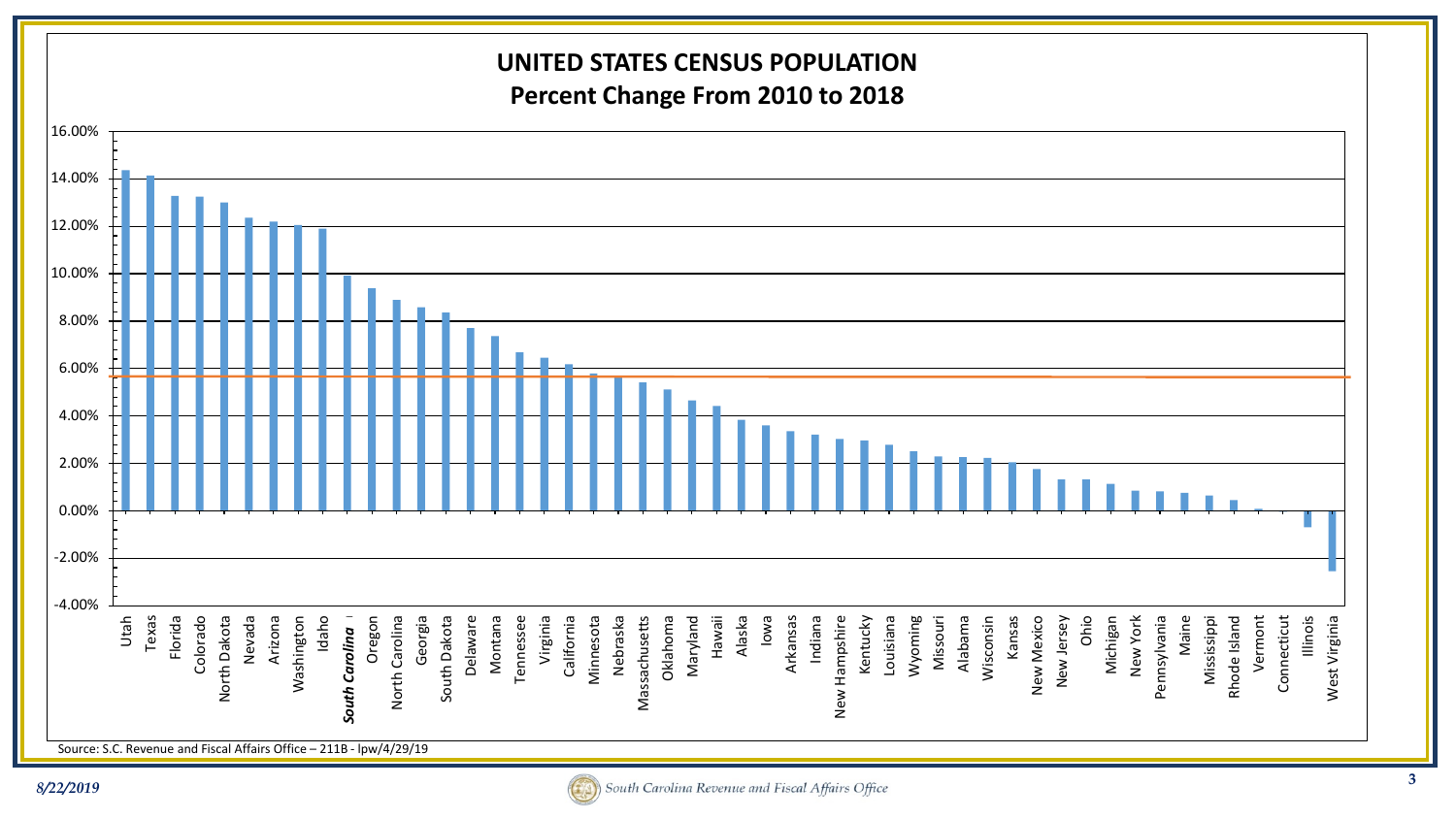

Source: Revenue and Fiscal Affairs - 169A/LHJ/08/19/19

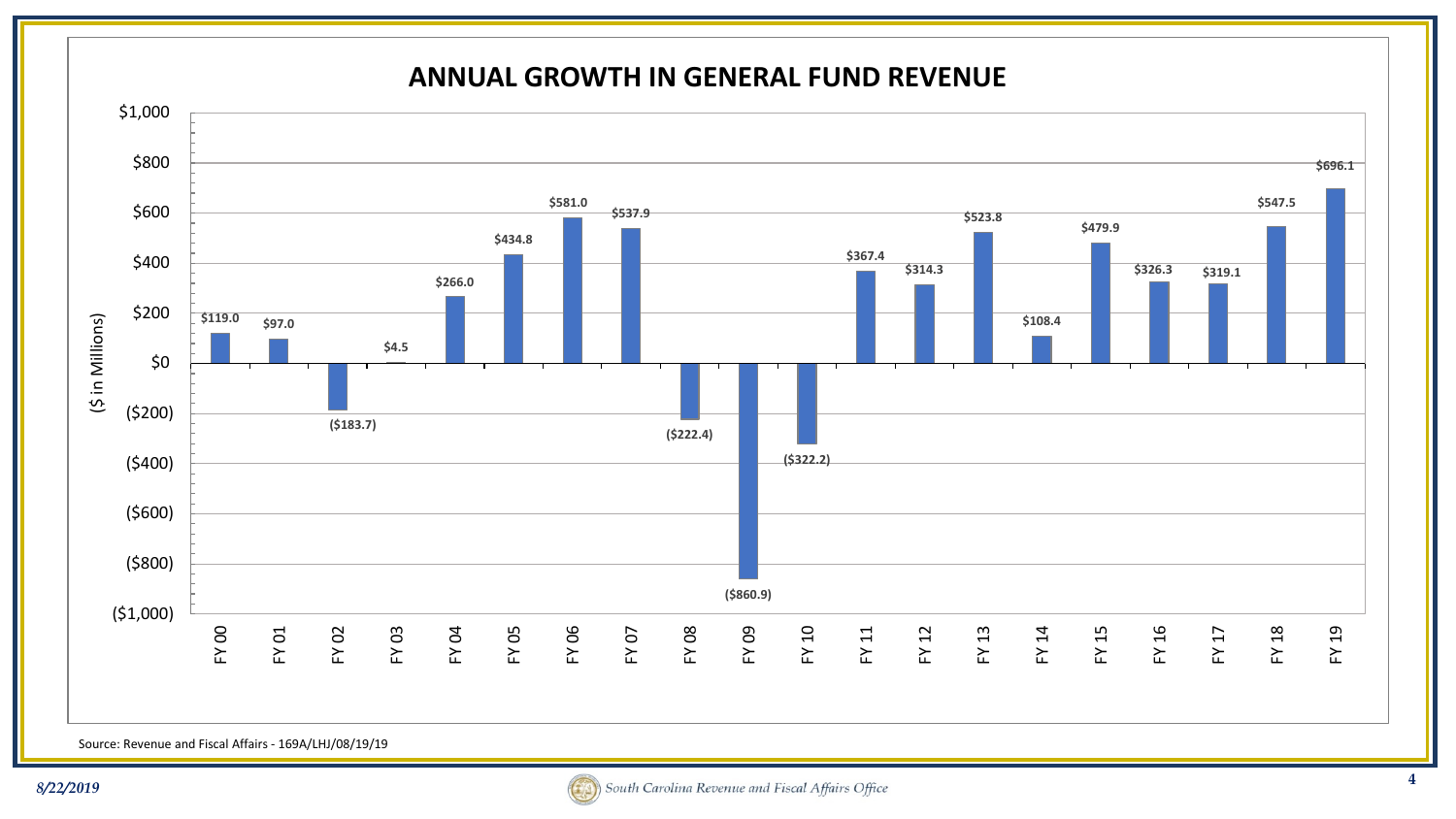

Source: U.S. Department of Commerce, Bureau of Economic Analysis; SC Revenue and Fiscal Affairs Office 34F-GOS/08/21/19

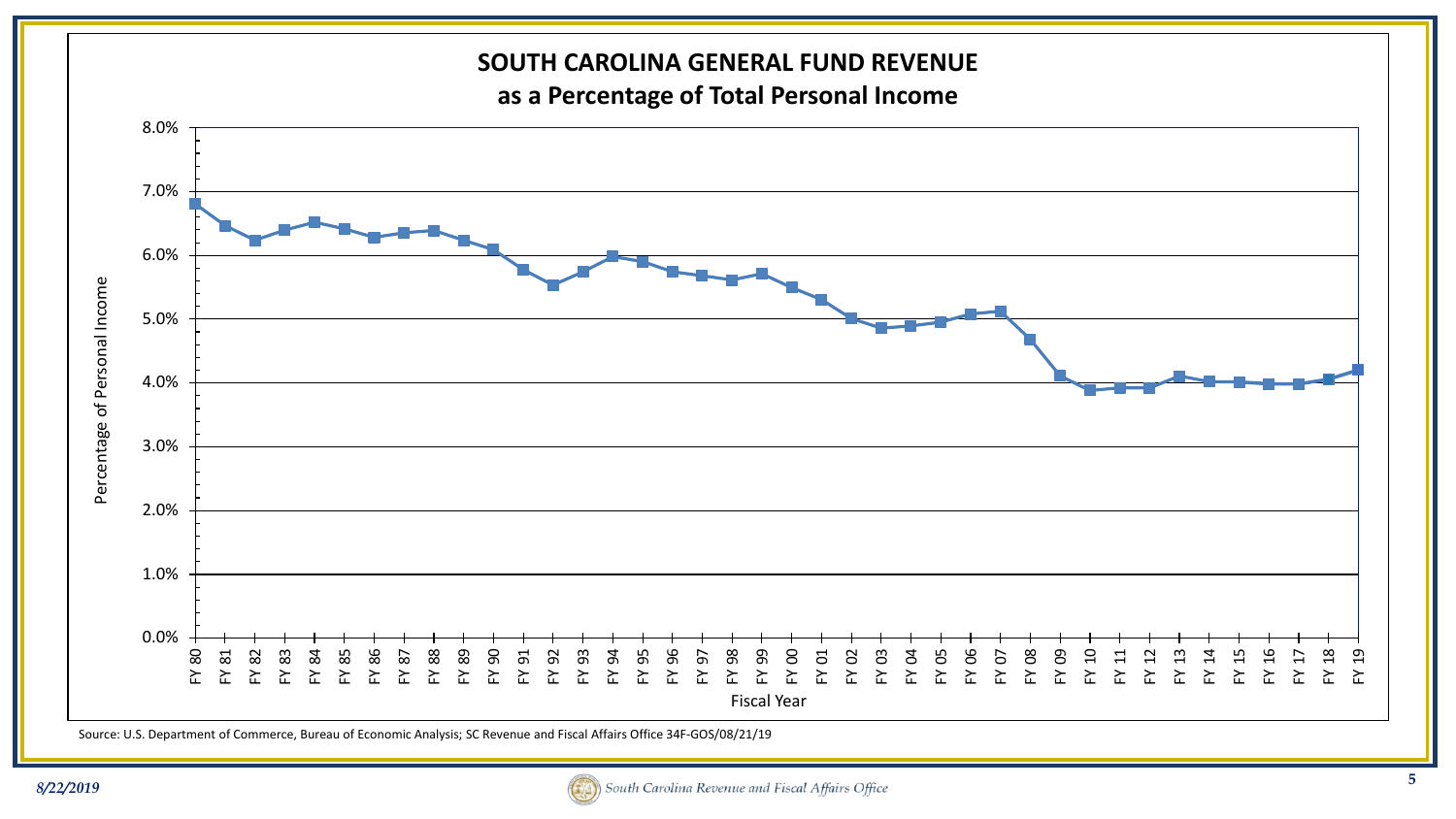

Source: RFA, Board of Economic Advisors, FAR, 8/19/19

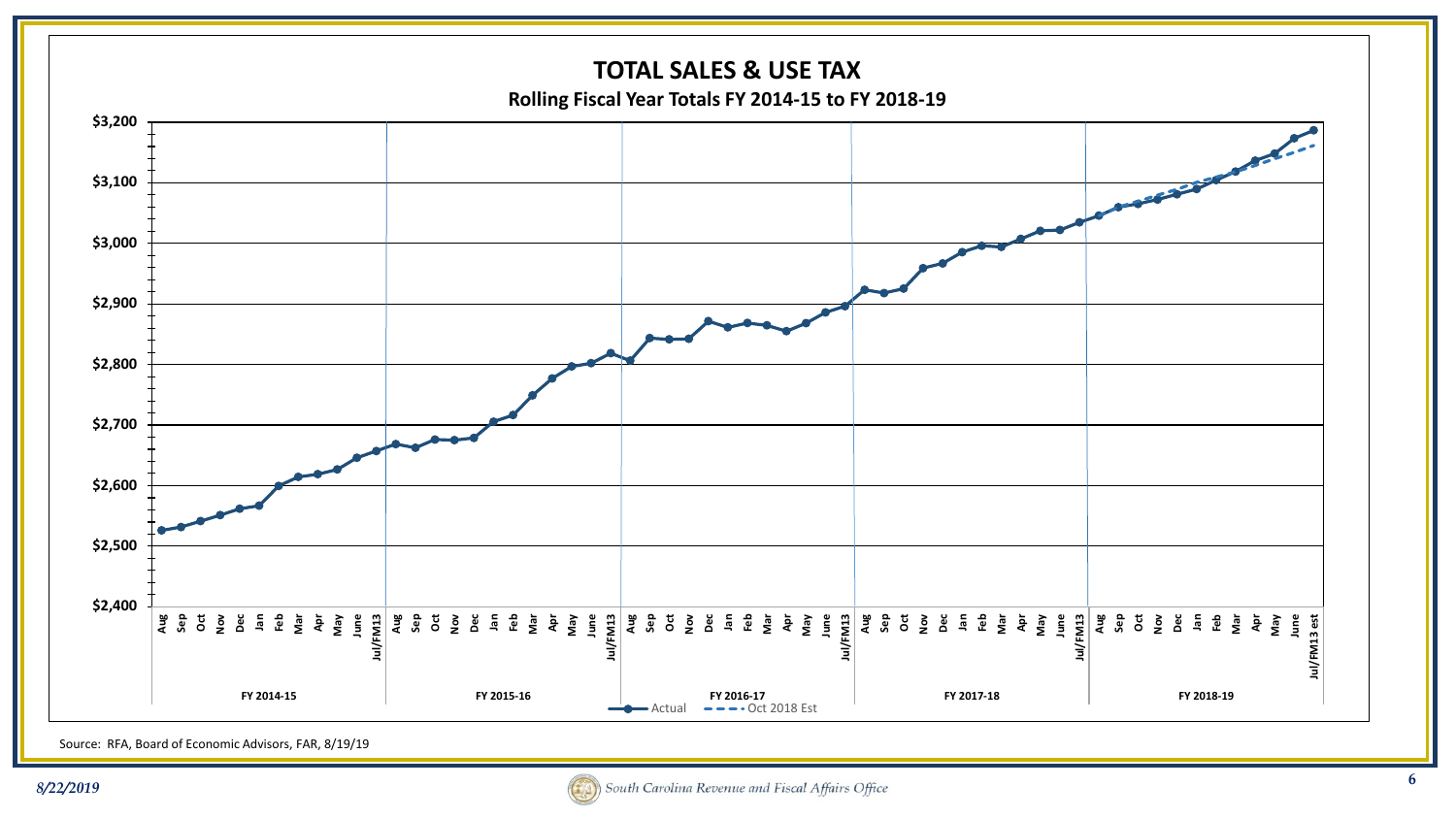

Source: SC sales tax collections and U.S. Department of Commerce, Bureau of Economic Analysis. RFA 32- GOS/08/21/19

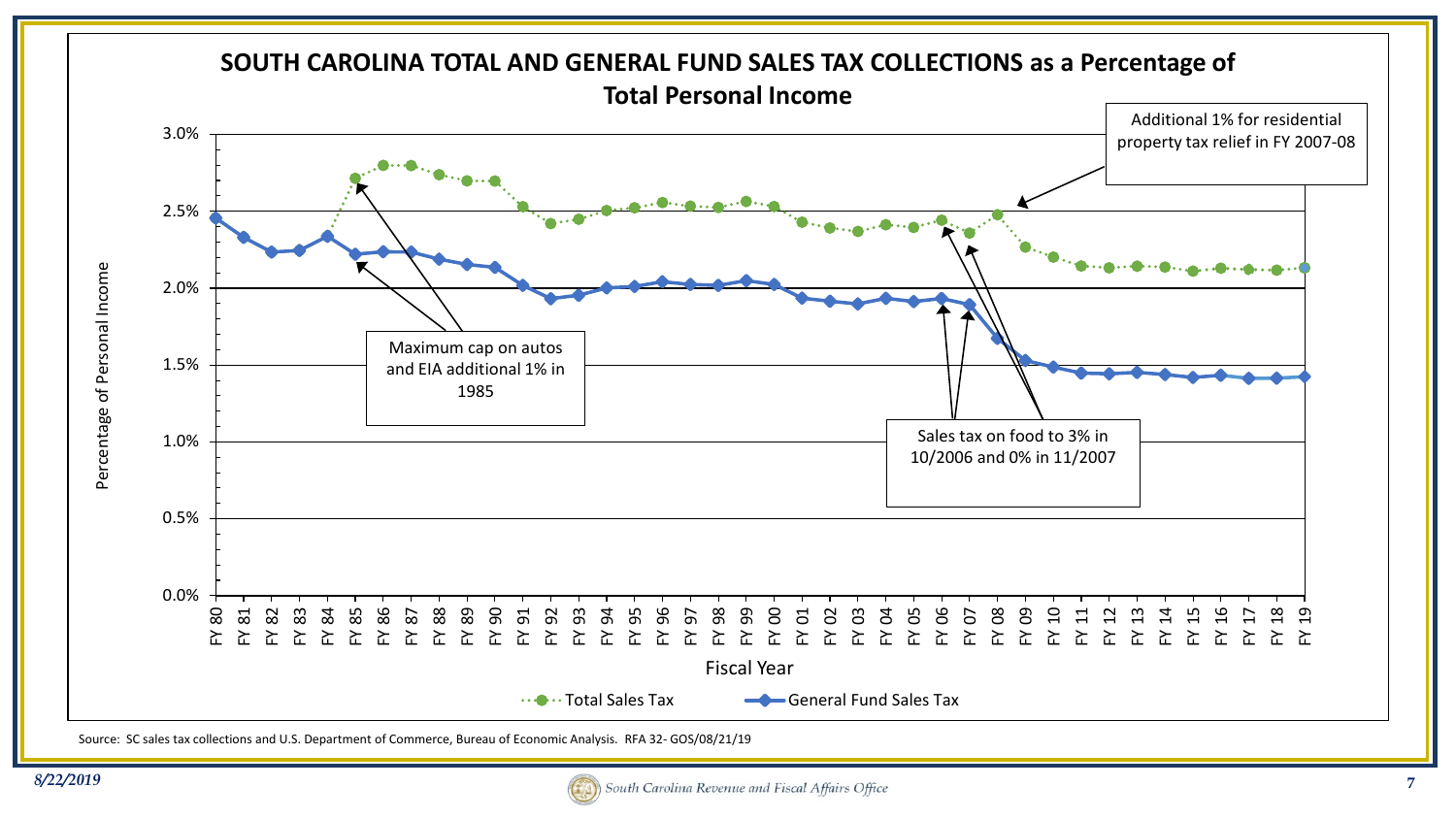

Source: RFA, Board of Economic Advisors, FAR, 8/19/19

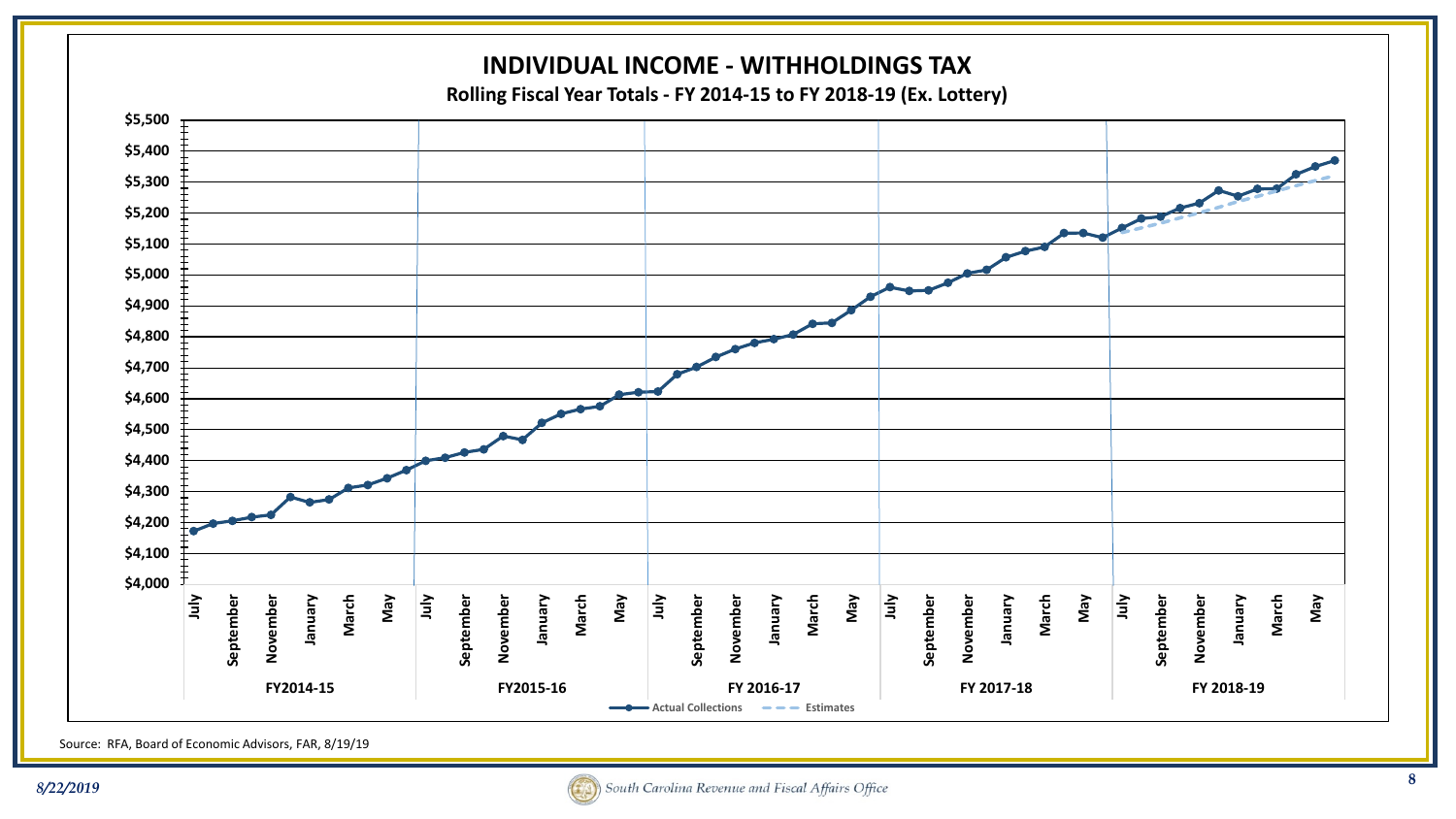

Source: SC General Fund individual income tax collections and U.S. Department of Commerce, Bureau of Economic Analysis. RFA 34-GOS/08/21/19

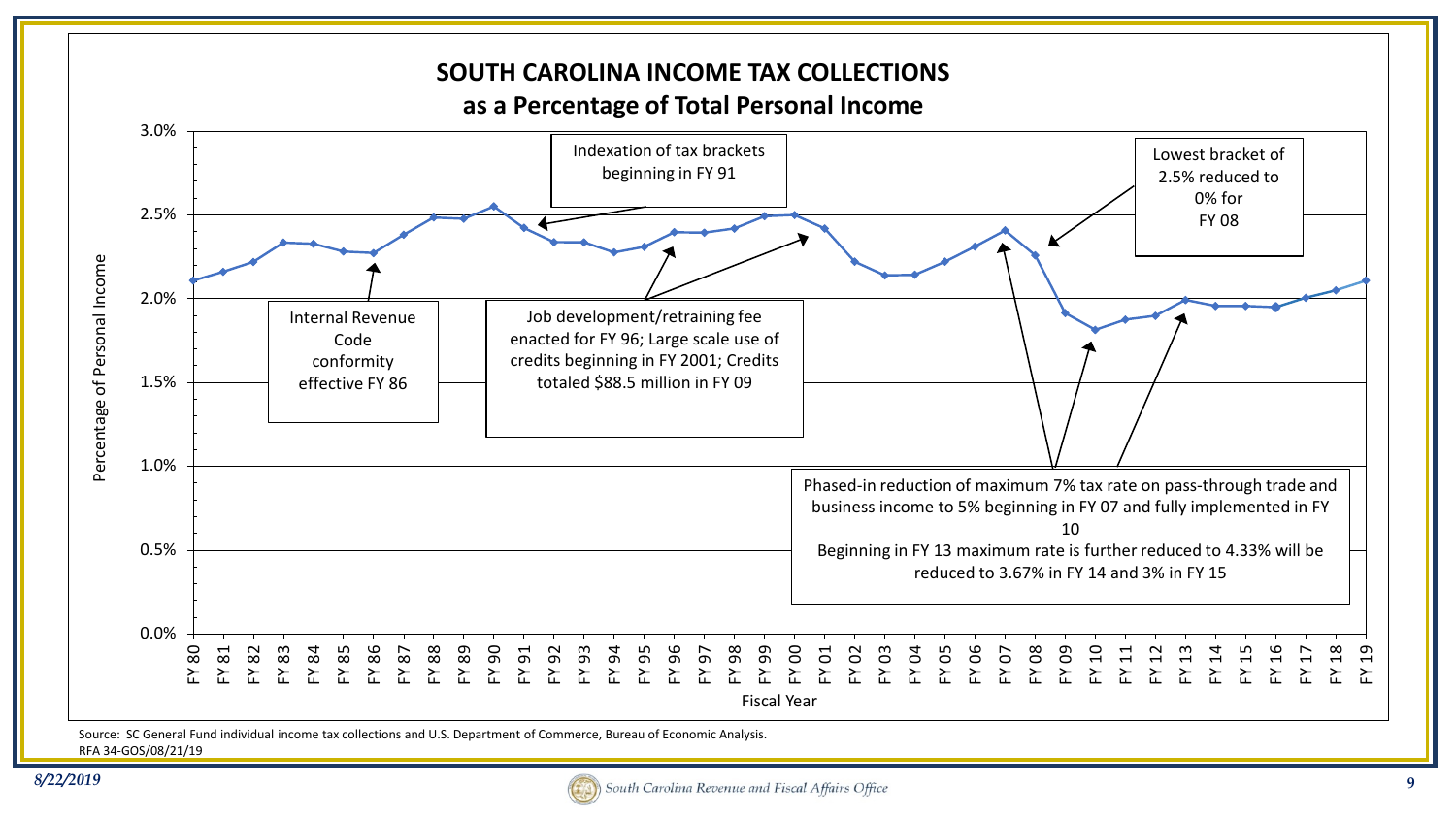

Source: RFA, Board of Economic Advisors, FAR, 8/19/19

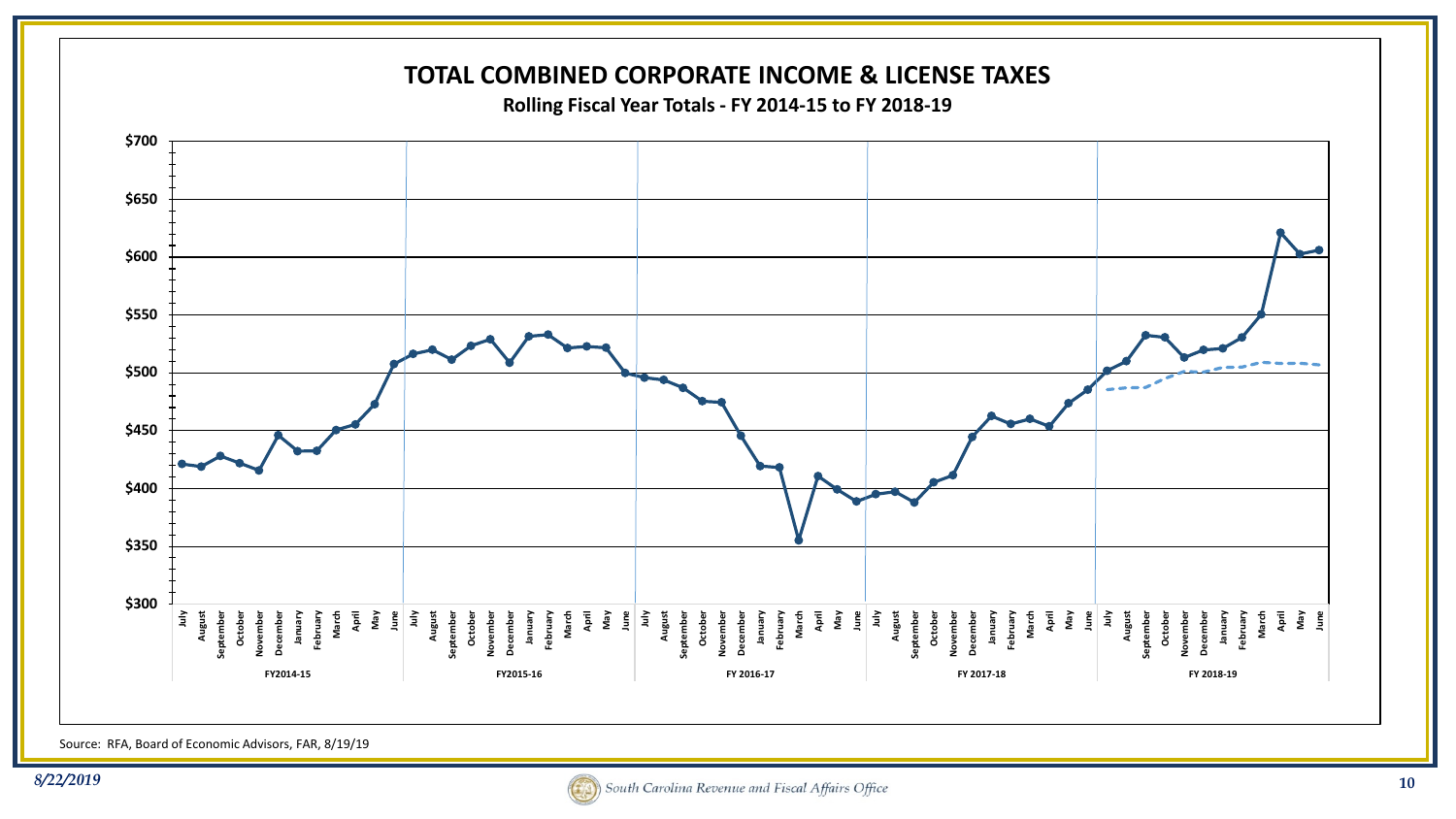

GOS/08/21/19